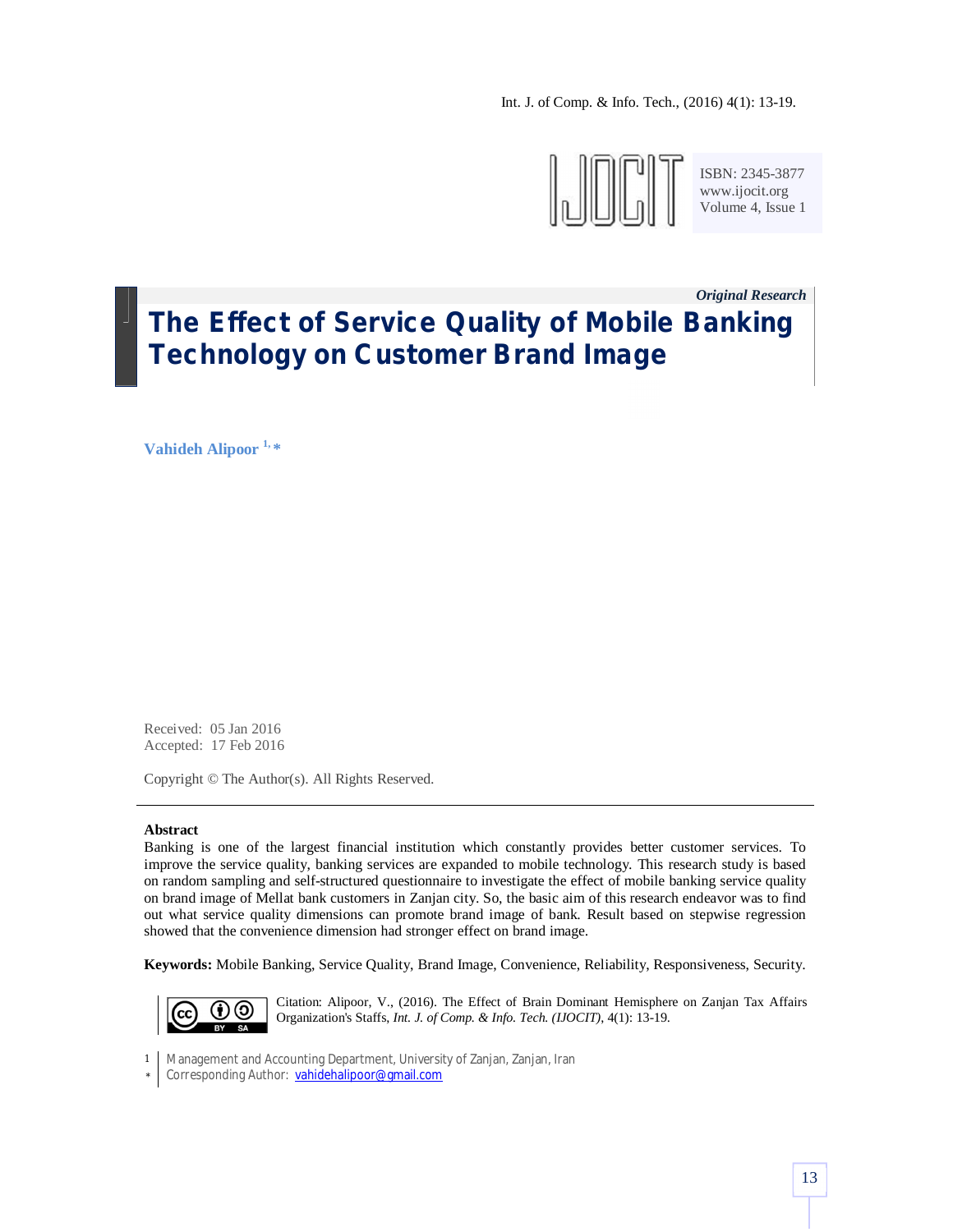# **1. Introduction**

Today almost all commercial Public, Private or Foreign National banks are offering automated self-service banking services [1]. As the products offered by the banks are more or less identical, banks are trying to have edge over rivals on other parameters which may enhance customer satisfaction and loyalty. This is because organizations having satisfied and loyal customers will be able to survive and compete in future [2-3]. Today almost every bank is using technology to deliver services to customers. With time automated banking services acceptance is increasing among bank customers.

This is apparent from the reduction in transactions through branches and the increase in the transactions through automated self-service modes in many of the banks. Mobile Banking is a process of no branch banking which provides financial services to unbanked communities in both urban and rural areas at affordable cost. The aim of the service is not to destroy branch banking, but to consider those people under the umbrella of banking service that are away from banking facilities. Through M-banking one can avail various services i.e.; utility bill payment, Fund Transfer, Shopping, Cash Withdrawn from selected ATM or Cash point and many more exciting facilities. [8].

There is a lot of enthusiasm with mobile banking, as the banking regulator is promoting commercial banks to develop the financial service. A rising number of people are now taking mobile financial services as it gives them a hassle-free transaction at an affordable cost [9].automated self-service modes in many of the banks. Both satisfaction, loyalty and business performances [2, 4, 5]. Study of service quality of automated banking services is required because it leads to competitive advantage and customer attractiveness [4, 6].

Service quality has become a useful weapon for the organization since it helps them differentiate from other competitors [7] .In these study service quality has been measured taking into consideration mobile banking and its effect on customer brand image.

The remainder of the paper is organized as follows: The first sections present the literature review on mobile banking service quality and customer brand image. Next, the paper discusses

the research methodology used in the paper as well as the survey instrument used for data collection. Finally, results are presented along with conclusion.

# **2. Literature Review**

## **2.1. Service Quality**

Service quality is one of the critical success factors that influence the competitiveness of an organization. A bank can differentiate itself from competitors by providing high quality service. Service quality has been one of the most attractive areas for researchers over the last decade in the retail banking sector. With time numerous models have been developed for measuring service quality. In literature, main conceptualizations of service quality are either based on the disconfirmation between perception and expectation [10,11,12], or performance only approach[13].When customers evaluate the quality of the service they receive from a banking institution they use different criteria, which are likely to differ in their importance, usually some being more important than others are. While several criteria are important only a few are most important. These determinant attributes are the ones that will define service quality from the consumer's perspective [14].

Based on different conceptualizations, alternative scales have been proposed for service quality measurement [15,16,17,18,19]. Various definitions of the term 'service quality' have been proposed in the past, and based on different definitions; different scales for measuring service quality have been put forward[20]. Service quality is determined by the comparison made by the customers between their expectations and experiences [21, 22].Parasuraman et al. (2005) developed a multi-item scale for assessment of electronic service quality, which they named as E-S-QUAL. The four dimensions of E-S-QUAL are efficiency, fulfillment, system availability and privacy. Service recovery is also an important factor affecting service quality perception of customers in technology-based services.

# **2.2. Brand Image**

According to Hsieh, Pan, and Setiono (2004), "a successful brand image enables consumers to identify the needs that the brand satisfies and to differentiate the brand from its competitors, and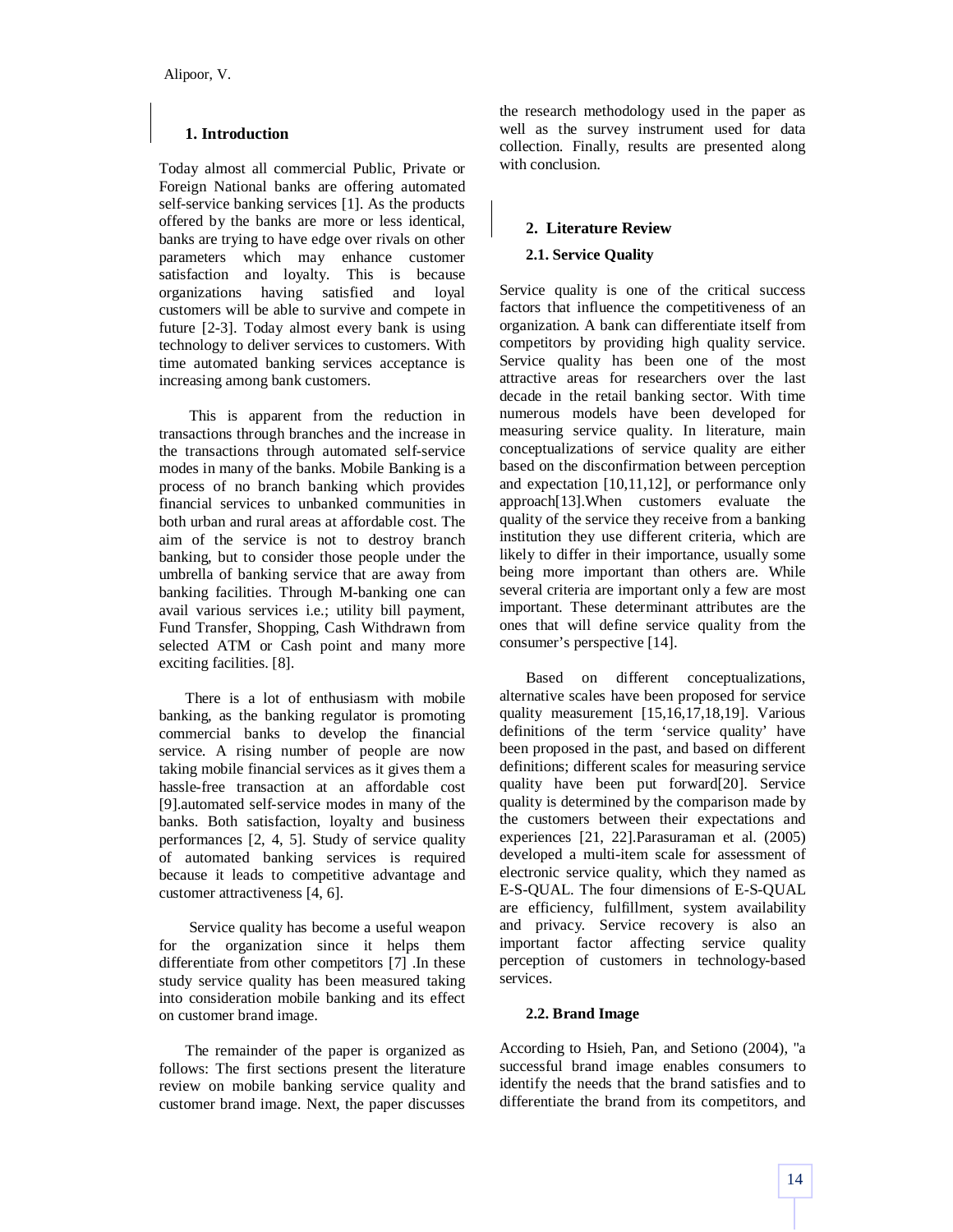consequently increases the likelihood that consumers will purchase the brand" [23].A company or its product/services which constantly holds a favorable image by the public, would definitely gain a better position in the market, sustainable competitive advantage, and increase market share or performance [24]. Reynolds (1965) noted that "an image is the mental construct developed by the consumer on the basis of a few selected impressions among the flood of the total impressions; it comes into being through a creative process in which these selected impressions are elaborated, embellished, and ordered" [25].

Brand image has been conceptualized and operationalized in several ways [26, 27]. It has been measured based on attributes [28, 29]; brand benefits/ values [23, 30]; measuring image based on the above definition would help marketers to identify the strengths. There are five dimensions in brand image benefits: experiential, symbolic, social, functional and appearance enhances.

The items used for measuring the emotional and social benefits were adapted from Sweeney and Soutar's (2001) scales, whereas symbolic benefit measurement was taken from Tsai (2005). For functional benefits measurements [31, 32].

## **3. Research Methodology**

This survey is conducted to in order to study the impact of mobile banking service quality on customer brand image. Data was collected using self-administered paper-based questionnaires with seventeen items for measuring service quality of mobile banking and twelve items for evaluating brand image benefits from 100 customers of Mellat bank branches in Zanjan province who have the experience of using mobile bank service.

## **3.1. Theoretical Framework and Hypotheses Development**

The main objective of this study is to show the relation between mobile banking service quality and brand image. The five hypotheses of this survey are as fallow:

H1: There is a positive relationship between Mobile banking service quality and brand image.

- H2: There is a positive relationship between Mobile banking responsiveness and brand image.
- H3: There is a positive relationship between Mobile banking efficiency & Convenience and brand image.
- H4: There is a positive relationship between Mobile banking assurance and security and brand image.
- H5: There is a positive relationship between Mobile banking reliability and brand image.

The development of related hypotheses to the proposed mode l are discussed next.



Figure 1. The Theoretical Framework

#### **3.2. Questionnaire Reliability &Validity**

For the reliability of the variable used, all were found to show satisfactory Cronbach Alpha value of 0.792 Thus, all variables are considered reliable and Face validity of the questionnaire was obtained by confirmation of advisor.

| Cronbach's<br><b>Alpha Based</b>          | Cronbach's<br><b>Alpha Based</b>          |             |
|-------------------------------------------|-------------------------------------------|-------------|
| on<br><b>Standardized</b><br><b>Items</b> | on<br><b>Standardized</b><br><b>Items</b> | No of Items |
| 0.792                                     | 0.793                                     | 31          |

**Table 1.** Reliability Analysis for All Variables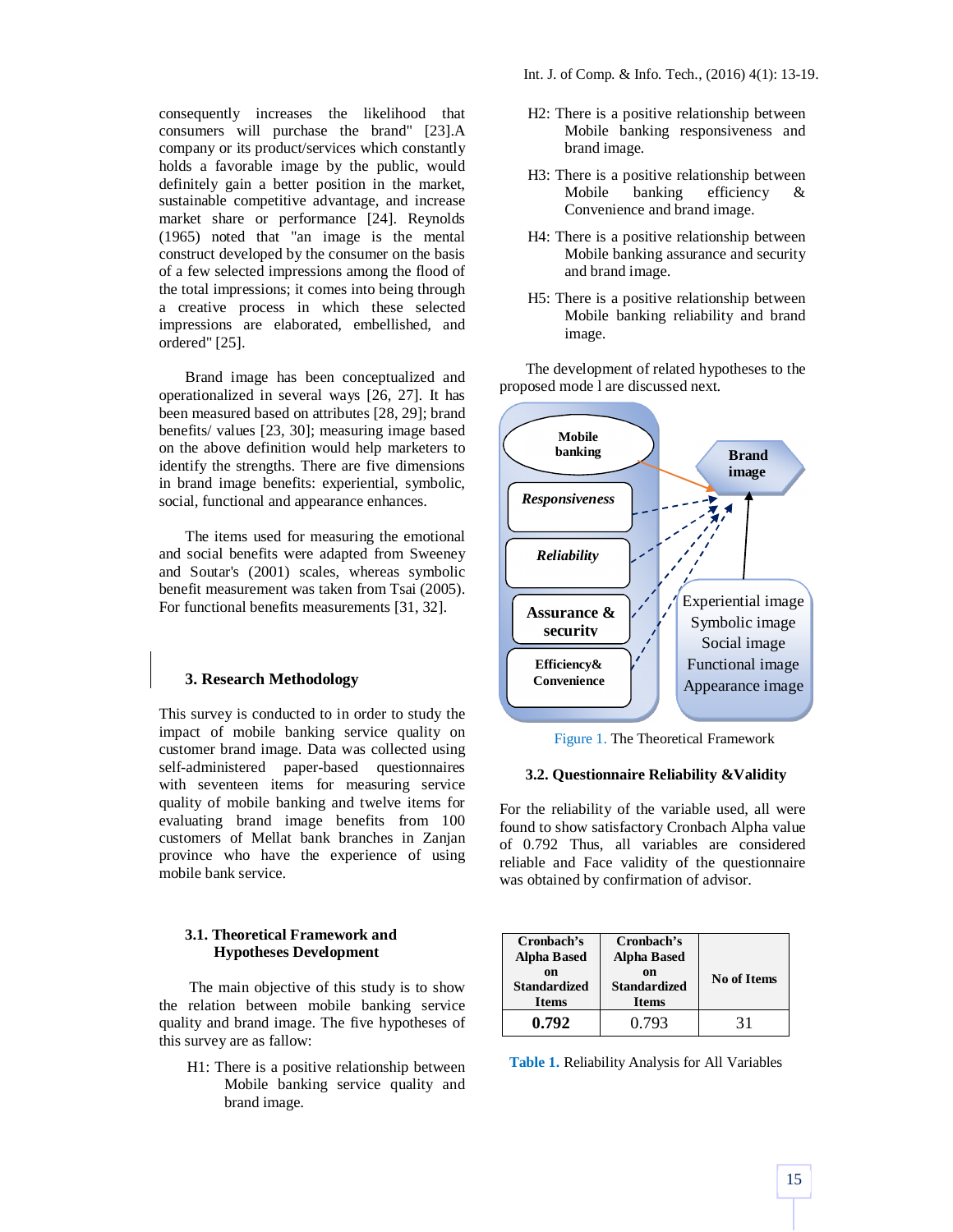### Alipoor, V.

Table 2 shows correlation coefficient between dimension of Mobile banking Service Quality and brand image. Pearson correlation coefficient showed a significant positive correlation between the independent and dependent variables. As can be seen in table1 pvalue for all variables are less than 0.05 that confirmed the relations.

For the first hypothesis, it is anticipated that there is a positive relationship between Mobile banking reliability and brand image.

| <b>Correlations</b> |                        |                |              |                                                              |             |             |              |  |  |  |
|---------------------|------------------------|----------------|--------------|--------------------------------------------------------------|-------------|-------------|--------------|--|--|--|
|                     |                        | servicequality | brandimage   | responsivness                                                | reliability | convenience | sequrity     |  |  |  |
| servicequality      | Pearson<br>Correlation | 1              | $.526***$    | $.628^{**}$                                                  | $.819***$   | .797**      | $.641$ **    |  |  |  |
|                     | Sig. (2-tailed)        |                | .000         | .000                                                         | .000        | .000        | .000         |  |  |  |
|                     | N                      | 384            | 378          | 384                                                          | 384         | 384         | 384          |  |  |  |
| brandimage          | Pearson<br>Correlation | $.526**$       | $\mathbf{1}$ | $.343***$                                                    | $.396***$   | $.468***$   | $.282***$    |  |  |  |
|                     | $Sig. (2-tailed)$      | .000           |              | .000                                                         | .000        | .000        | .000         |  |  |  |
|                     | N                      | 378            | 378          | 378                                                          | 378         | 378         | 378          |  |  |  |
|                     | Pearson<br>Correlation | $.628^{**}$    | $.343***$    | $\mathbf{1}$                                                 | $.329***$   | $.443**$    | $.251$ **    |  |  |  |
| responsivness       | $Sig. (2-tailed)$      | .000           | .000         |                                                              | .000        | .000        | .000         |  |  |  |
|                     | N                      | 384            | 378          | 384                                                          | 384         | 384         | 384          |  |  |  |
|                     | Pearson<br>Correlation | $.819***$      | $.396^{**}$  | $.329***$                                                    | 1           | $.451$ **   | $.628***$    |  |  |  |
| reliability         | Sig. (2-tailed)        | .000           | .000         | .000                                                         |             | .000        | .000         |  |  |  |
|                     | N                      | 384            | 378          | 384                                                          | 384         | 384         | 384          |  |  |  |
| convenience         | Pearson<br>Correlation | $.797**$       | $.468^{**}$  | $.443***$                                                    | $.451$ **   | 1           | $.164***$    |  |  |  |
|                     | $Sig. (2-tailed)$      | .000           | .000         | .000                                                         | .000        |             | .001         |  |  |  |
|                     | N                      | 384            | 378          | 384                                                          | 384         | 384         | 384          |  |  |  |
| sequrity            | Pearson<br>Correlation | $.641$ **      | $.282***$    | $.251$ **                                                    | $.628***$   | $.164***$   | $\mathbf{1}$ |  |  |  |
|                     | Sig. (2-tailed)        | .000           | .000         | .000                                                         | .000        | .001        |              |  |  |  |
|                     | N                      | 384            | 378          | 384                                                          | 384         | 384         | 384          |  |  |  |
|                     |                        |                |              | **. Correlation is significant at the 0.01 level (2-tailed). |             |             |              |  |  |  |

Table 3 depicts the results of stepwise regression procedure where all dimensions of service quality proposed by Parasuraman et al., (1988) regressed on dependent variable (brand image). The results indicated that about 28% variance (adjusted R2=0.28) was explained by<br>perceptions regarding "convenience", regarding "convenience", "responsiveness", "security" ,and "reliability". The convenience alone explained 21% variability ( $R2$  change = .21) whereas security, accounted for only 4% ( $R2$  change = .04) and responsiveness 1% (R2 change = .01) and reliability 0.8% variance respectively in building Mallet Bank brand image.

Table 4 shows ANOVA results in which predictive strength  $(F_1, 376:105.39, P<0.05)$  of the model suggesting its appropriateness for explaining variance in brand image.

Table 5 reflects that convenience (beta  $=$ 0.34, t = 6.33,  $p < 0.05$ ) had stronger positive impact on brand image than did security (beta = 0.121,  $t = 2.09$ ,  $p < 0.05$ ) and responsiveness (beta = 0.114, t = 2.26,  $p < 0.05$ ) and reliability (beta = 0.129, t = 2.03,  $p < 0.05$ ) have positive impact on dependent variable from the empirical model.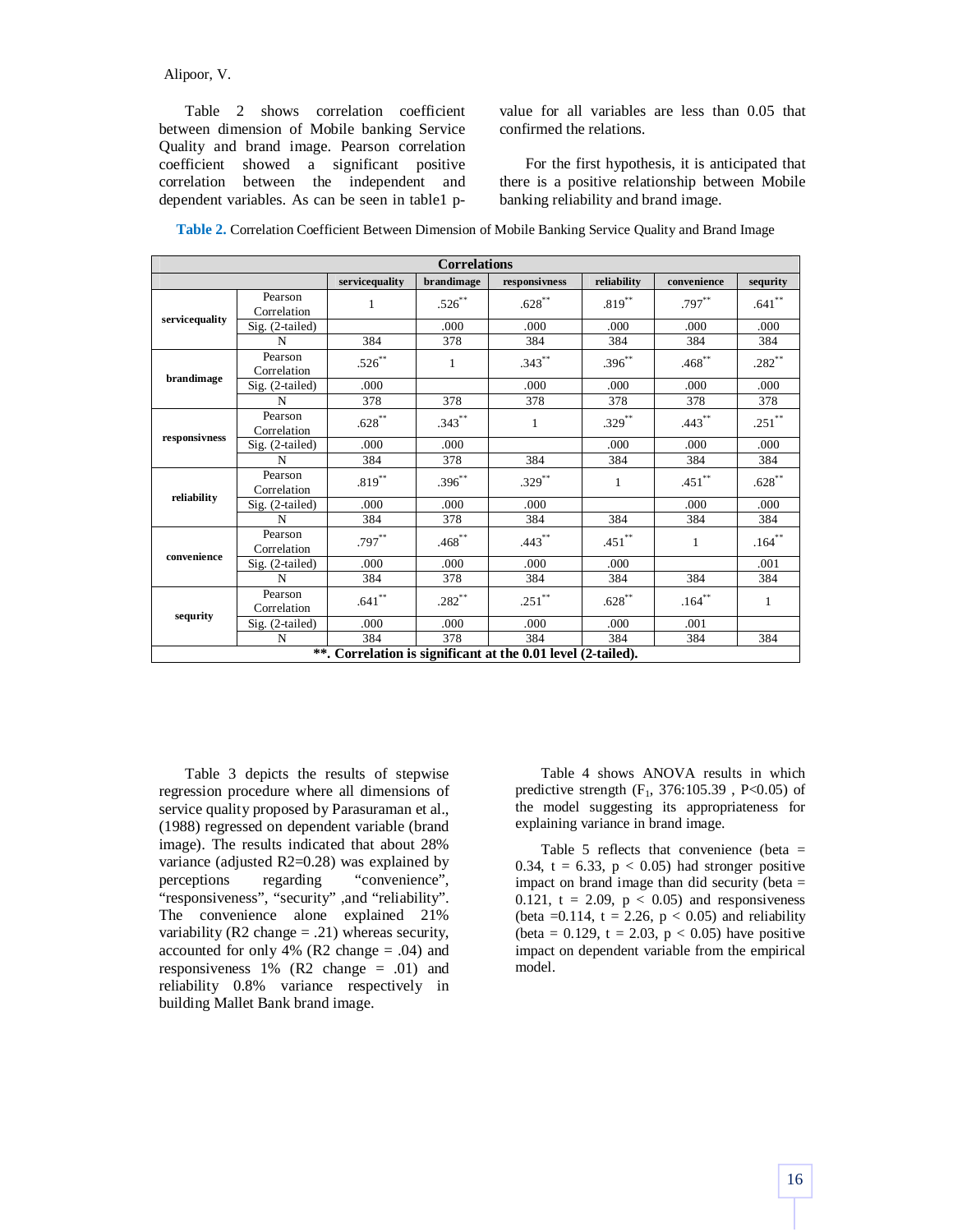|                                                  |                                                                  |          |       |             | <b>Change Statistics</b> |                    |   |     |               |                   |
|--------------------------------------------------|------------------------------------------------------------------|----------|-------|-------------|--------------------------|--------------------|---|-----|---------------|-------------------|
| Model                                            | ₩                                                                | R Square | llare |             |                          | 뇌<br><b>Change</b> |   | 유   | Sig.<br>hange | Durbin-<br>Watson |
|                                                  | .468 <sup>a</sup>                                                | .219     | .217  | 4.76 .219   |                          | 105.3              | 1 | 376 | .000          |                   |
| 2                                                | $.515^b$                                                         | .265     | .261  |             |                          | 4.63 .046 23.66    | 1 | 375 | .000          |                   |
| 3                                                | $.525^{\circ}$                                                   | .276     | .270  | $4.60$ .011 |                          | 5.506              | 1 | 374 | .019          |                   |
| 4                                                | $.533^{\circ}$                                                   | .284     | .276  | 4.58,008    |                          | 4.152              |   | 373 | .042          | 1.765             |
| a. Predictors: (Constant), convenience           |                                                                  |          |       |             |                          |                    |   |     |               |                   |
| b. Predictors: (Constant), convenience, security |                                                                  |          |       |             |                          |                    |   |     |               |                   |
|                                                  | c. Predictors: (Constant), convenience, security, responsiveness |          |       |             |                          |                    |   |     |               |                   |

**Table 3**. Model Summary

| <b>ANOVA</b> <sup>a</sup>                                                     |            |                       |                          |          |         |                   |  |  |  |
|-------------------------------------------------------------------------------|------------|-----------------------|--------------------------|----------|---------|-------------------|--|--|--|
|                                                                               | Model      | <b>Sum of Squares</b> | df<br><b>Mean Square</b> |          | F       | Sig.              |  |  |  |
|                                                                               | Regression | 2397.642              |                          | 2397.642 | 105.392 | .000 <sup>b</sup> |  |  |  |
|                                                                               | Residual   | 8553.871              | 376                      | 22.750   |         |                   |  |  |  |
|                                                                               | Total      | 10951.513             | 377                      |          |         |                   |  |  |  |
| a. Dependent Variable: brand image                                            |            |                       |                          |          |         |                   |  |  |  |
| b. Predictors: (Constant), convenience                                        |            |                       |                          |          |         |                   |  |  |  |
| c. Predictors: (Constant), convenience, security                              |            |                       |                          |          |         |                   |  |  |  |
| d. Predictors: (Constant), convenience, security, responsiveness              |            |                       |                          |          |         |                   |  |  |  |
| e. Predictors: (Constant), convenience, security, responsiveness, reliability |            |                       |                          |          |         |                   |  |  |  |

**Table 5**: Coefficient (Dependent Variable: Brand Image)

| <b>Coefficients</b>                |                |                                           |               |                              |      |                         |                     |         |      |  |
|------------------------------------|----------------|-------------------------------------------|---------------|------------------------------|------|-------------------------|---------------------|---------|------|--|
| <b>Model</b>                       |                | Unstandardiz<br>ed<br><b>Coefficients</b> |               | Standardized<br>Coefficients | t    | $\overline{\mathbf{g}}$ | <b>Correlations</b> |         |      |  |
|                                    |                | B                                         | Std.<br>Error | Beta                         |      |                         | Zero-order          | Partial | Part |  |
|                                    | (Constant)     | 24.92                                     | 2.12          |                              | 11.7 | .000                    |                     |         |      |  |
|                                    | convenience    | .525                                      | .083          | .341                         | 6.33 | .000                    | .468                | .312    | .27  |  |
| $\overline{4}$                     | security       | .322                                      | .154          | .121                         | 2.09 | .037                    | .282                | .108    | .092 |  |
|                                    | responsiveness | .389                                      | .172          | .114                         | 2.26 | .024                    | .343                | .116    | .099 |  |
|                                    | reliability    | .299                                      | .147          | .129                         | 2.03 | .042                    | .396                | .105    | .089 |  |
| a. Dependent Variable: brand image |                |                                           |               |                              |      |                         |                     |         |      |  |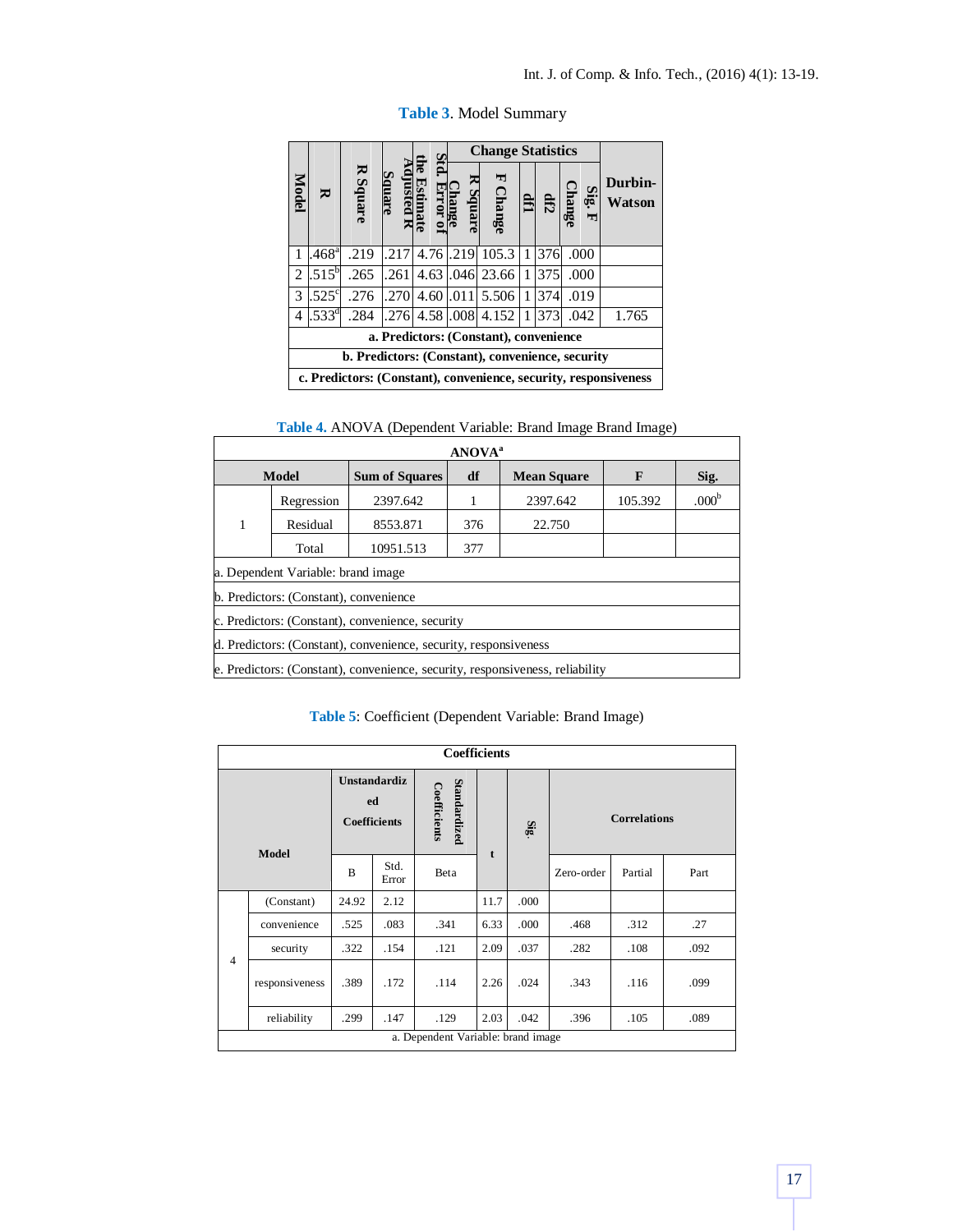## Alipoor, V.

This finding supports Malik and Naeem and Nasir [33] studies that explain SERVQUAL dimensions have positive impact on brand image. Further, Andreassen and Lindestad's

[34] contention that the perception of service quality was an important factor in influencing image because services were difficult to evaluate. In addition, this result supports Zeithaml's proposition that service quality was customers' judgment about the overall excellence or superiority of a service or, in other words, the image [35]. The study results support Kayaman and Arasli's [36] findings that brand image developed from all of customers' service experiences [32, 33, and 34]. These results are partially in agreement with Kayaman and Arasli observations that reliability and empathy perceptions have a developmental role in brand image.

#### **4. Conclusion**

The main goal of current research was to ascertain the impact of Mobile banking service quality dimensions on brand image of 100 customer of Mellat Bank. The article concludes that increase in service quality of the mobile banking can satisfy and develop customer brand image that ultimately retains valued customers. According to results, it can be concluded that all dimension of service quality of mobile banking have positive effect on brand image of Mellat bank among customers. The results showed that among the dimension of service quality, convenience has greater impact on brand image of Mellat bank. Science the convenience of mobile banking is the most important point in this target community, as is giving customers the opportunity to take more control over their finances through transactional and informational services so banks should pay more attention to ease of use of such services. Those banks which will manage to convince public authorities that their mobile services are swift, reliable and responsive will have a huge advantage as they will gain access to a part of the market which was previously unapproachable.

#### **References**

- [1] Joshua, A. J. (2009), "Adoption of Technology Enabled Banking Self Services antecedents and consequences", http://shodhganga.inflibnet.ac.in/bitstream/106 03/6229/1/01\_title.pdf [Accessed on 1 January 2016]
- [2] Hallowell, R. (1996),"The relationships of customer satisfaction, customer loyalty and profitability", International Journal of Service Industries Management, Vol. 7, No. 4, pp. 27- 42.
- [3] Ganguli, S., & Roy, S. K. (2011),"Generic technology-based service quality dimensions in banking: Impact on customer satisfaction and loyalty", International Journal of Bank Marketing, Vol.29, No.2, pp. 168-189.
- [4] Al-Hawari, M., Hartley, N. and Ward, T. (2005),"Measuring banks" automated service quality: a confirmatory factor analysis approach", Marketing Bulletin, Vol. 16, pp. 1-19.
- [5] Seth,N., Deshmukh,S.G., Prem Vrat, (2006) "A conceptual model for quality of service in the supply chain", International Journal of Physical Distribution & Logistics Management, Vol. 36 ,No. 7, pp.547 – 575.
- [6] Santos J. (2003),"E-service quality: a model of virtual service quality dimensions" Managing Service Quality, Vol. 13, No. 3, pp. 233-246.
- [7] Berry, LL, Parasuraman, A & Zeithaml, VA, (1988), "The service quality puzzle", Business Horizon, Vol. 31, No. 5, pp. 35-43.
- [8] Hossain, Nahin & Hossain, Yahin,.(2015), "Mobile Banking and Customer Satisfaction: The Case of Dhaka City", Journal of World Review of Business Research, Vol. 5. No. 3, pp. 108 – 120.
- [9] Moazzem, (2013), "Mobile bank service expanding in Bangladesh", The Financial Express, pp. 13.
- [10] Gronroos, C., (1984),"A Service Quality Model and its marketing implications", European Journal of Marketing, Vol. 18, No. 4, pp.36-44.
- [11] Parasuraman, A., Zeithaml, V.A. and Berry, L.L. (1985),"A conceptual model of service quality and its implications for future research", Journal of Marketing, Vol. 49, No. 4, pp. 41-50.
- [12] Parasuraman, A., Zeithaml, V.A. and Berry, L.L. (1988), "SERVQUAL: a multiple-item scale for measuring consumer perceptions of service quality", Journal of Retailing, Vol. 64, No. 1, pp. 12-40.
- [13] Cronin, J. J. Jr. and Taylor, S. A. (1994), "SERVPERF versus SERVQUAL: Reconciling Performance Based and Perceptions Minus Expectations Measurement of Service Quality", Journal of Marketing, Vol.58, pp.125-131
- [14] Loudon, D. & Bitta, D, A. J. (1988). "Consumer Behavior. Concepts an applications", McGraw-Hill, 3. ed., New York.
- [15] Brady, M. K. & Robertson, C. J. (2001)." Searching for a Consensus on the Antecedent Role of Service Quality and Satisfaction: An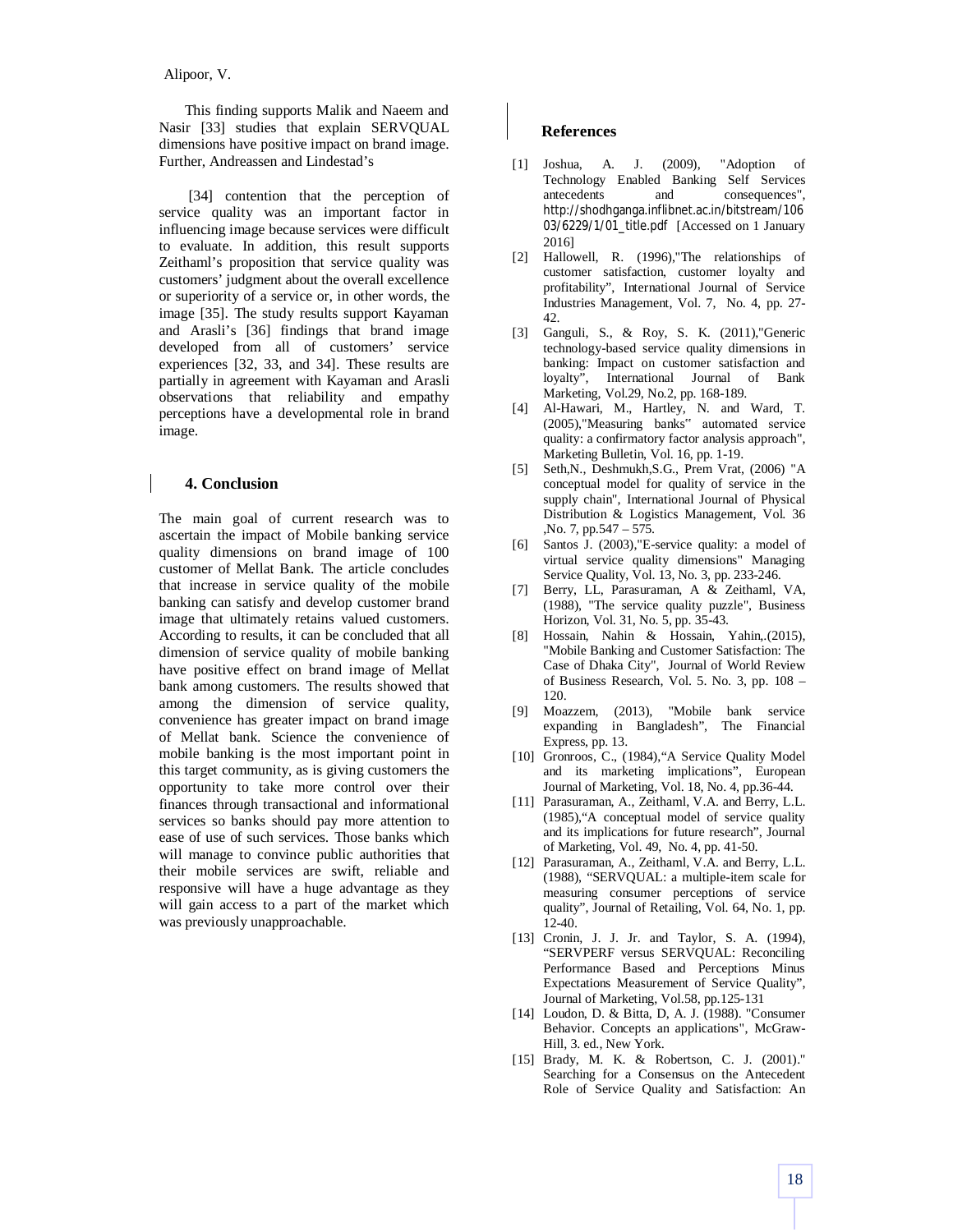Exploratory Cross-National Study", Journal of Business Research, Vol. 51, No.1, pp. 53-60.

- [16] Cronin, J., Brady, M.K. & Hult, T. M. (2000). "Assessing the Effects of Quality, Value and Customer Satisfaction on Consumer Behavioral Intentions in Service Environments", Journal of Retailing, Vol. 76, No. 2, pp. 193-218.
- [17] Cronin, J.J., & Taylor, S.A., (1992), "Measuring Service Quality A Reexamination and Extension", Journal of Marketing, Vol. 56, No. 3, pp. 55-68.
- [18] Dabholkar, P.A., Shepherd, C.D., & Thorpe, D.I. (2000). A Comprehensive Framework for Service Quality: An Investigation of Critical Conceptual and Measurement Issues through a Longitudinal Study, Journal of Retailing, Vol. 76, No.2, pp. 139-173. Emerging Perspectives on Services Marketing, New York..
- [19] Parasuraman, A.,et al. (1988),"SERVQUAL: a multiple-item scale for measuring consumer perceptions of service quality", Journal of Retailing, Vol. 64, pp.12-40.
- [20] Surendra, Malviya, (2015),"Exploring Mobile Banking Service Quality Dimensions for Public and Private Sector Banks in Indore District of Madhya Pradesh", International Journal of Advance Research in 1Computer Science and Management Studies, Vol. 3, pp.243-252.
- [21] Gurau, C. (2002), "Online banking in transition economies: the implementation and development of online banking systems in Romania", International Journal of Bank Marketing, Vol. 20 No.6, pp.285-296.
- [22] Parasuraman, A., Zeithaml. V. A. & Berry, L. L. (1985),"A Conceptual Model of Service Quality and Its Implications for Future Research", Journal of Marketing, Vol. 49, pp. 41-50.
- [23] Hsieh, M. H., Pan, S. L., & Setiono, R. (2004), "Product-, corporate-, and country-image dimensions and purchase behavior: A multicounty analysis", Journal of the Academy of Marketing Science, Vol. 32, No. 3, pp. 251–270.
- [24] Park, C. W., Jaworski, B. J., & Maclnnis, D. J. (1986), "Strategic brand concept-image management", Journal of Marketing, Vol. 50, No. 4, pp.135–145.
- [25] Reynolds, W. H. (1965), "The role of the consumer in image building", California Management Review, Vol. 7, No. 3, pp. 69–76.
- [26] Reynolds, T. J., & Gutman, J. (1984), "Advertising is image management", Journal of Advertising Research, Vol. 24, No. 1, pp. 27–37.
- [27] Faircloth, J. B., Capella, L. M., & Alford, B.L. (2001), "The effect of brand attitude and brand image on brand equity", Journal of Marketing Theory and Practice, Vol. 9, No. 3, pp. 61–74.
- [28] Koo, D. M (2003), "Inter-relationships among store images, store satisfaction, and store loyalty among Korea discount retail patrons", Asia

Pacific Journal of Marketing and Logistics, Vol. 15, No. 4, pp. 42–71.

- [29] Kandampully, J., & Suhartanto, D.(2000), "Customer loyalty in the hotel industry: The role of customer satisfaction and image", International Journal Contemporary Hospitality Management, Vol. 12, No. 6, pp. 346–351.
- [30] Bhat, S., & Reddy, S. K. (1998), 'Symbolic and functional positioning of brands", Journal of Consumer Marketing, Vol. 15, No. 1, pp. 32–43.
- [31] Sweeney, J. C., & Soutar, G. N. (2001), "Consumer perceived value: The development of a multiple item scale", Journal of Retailing, Vol. 77, pp. 203–220.
- [32] Tsai, S. P. (2005),"Utility, cultural symbolism and emotion: A comprehensive model of brand purchase value", International Journal of Research in Marketing, pp. 1–15.
- [33] Malik, Muhammad Ehsan & Naeem, Basharat & Nasir, Abdul Mohsin, (2011)," Impact of Service Quality on Brand Image: Empirical Evidence from Hotel Industry", International journal of contemporary research in business, Vol. 3.pp.630-636.
- [34] Andreassen, T. W., & Lindestad, B. (1998), "Customer loyalty and complex services: The impact of corporate image on quality, customer satisfaction and loyalty for customers with varying degrees of service expertise", International Journal of Service Industry Management, 9(1), 7-23.
- [35] Zeithaml, V.A. (1988). "Consumer perceptions of price, quality, and value: a means-end model and synthesis of evidence", Journal of Marketing, Vol. 52, pp. 2-22.
- [36] Kayaman, R., & Arasli, H. (2007),"Customer based brand equity: Evidence from the hotel industry", Managing Service Quality, Vol. 17, No. 1, pp. 92-109.



**Vahideh Alipoor** received her PhD in management sciences from Tarbiat Modares University (TMU). Now, she is Assistant Professor in Management Department of Zanjan University. Her research interest is international marketing.

**Email:** vahidehalipoor1@gmail.com vahidehalipoor@gmail.com